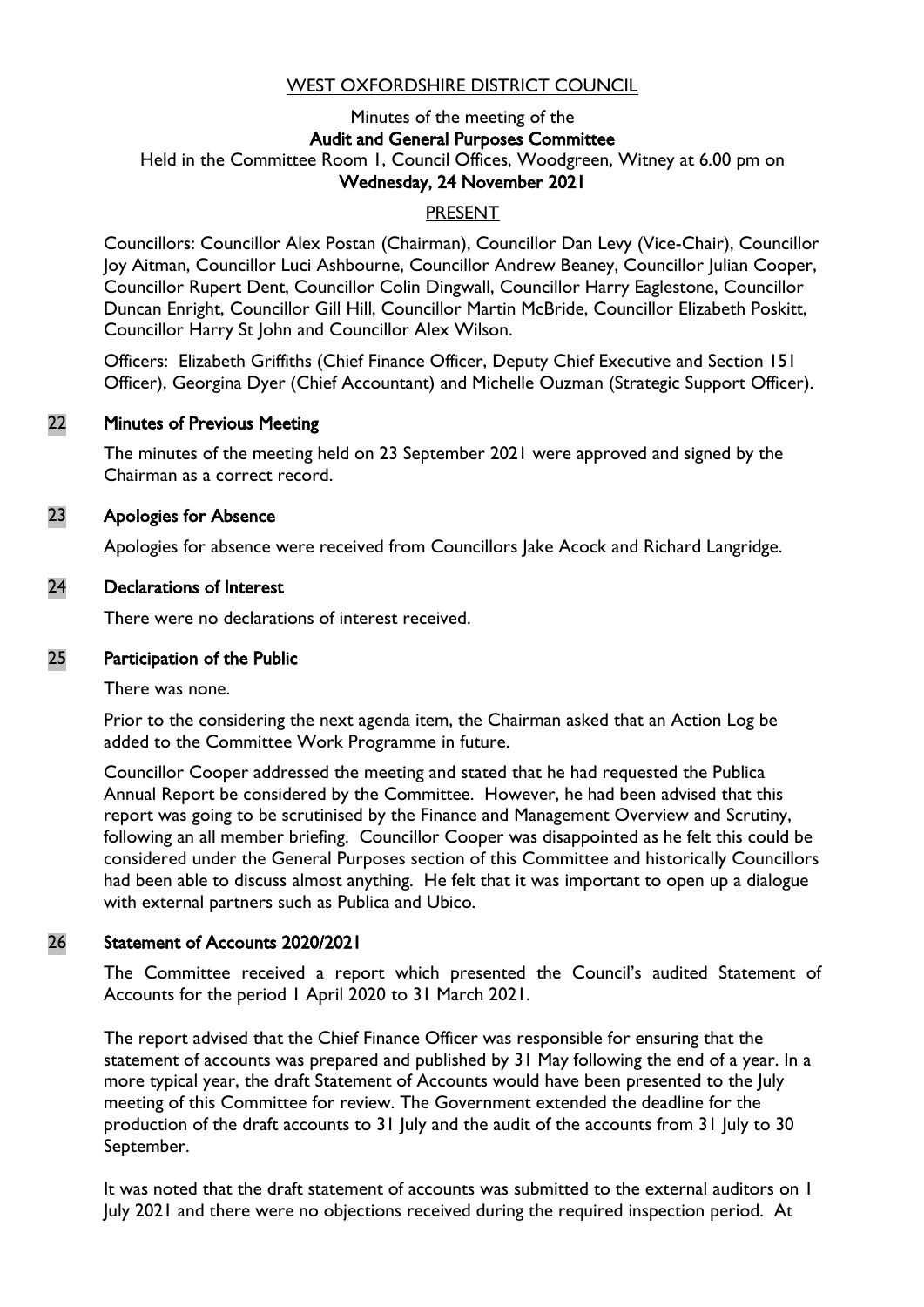Audit and General Purposes Committee

## 24/November2021

the Audit & General Purposes Committee in September, Members were advised that due to resourcing difficulties, Grant Thornton had been unable to meet the 30 September publication date. Therefore a revised target date of 24 November 2021 was agreed.

Representatives from Grant Thornton, Pete Barber and Helen Lillington, were present at the meeting and responded to queries from Members.

Mr Barber addressed the meeting and provided an update since the meeting held in September 2021. He explained the challenges that Grant Thornton had faced, resulting in the audit taking longer to complete than planned. Mr Barber went on to advise that the member of staff charged with printing and collating the accounts for signing off, was off sick, therefore, it had been agreed with officers that this would wait until she returned in the next few weeks. He assured Members that whilst very frustrating, officers were very close to finalising the work.

With regards to the Audit Findings Report, Mr Barber advised that Grant Thornton were anticipating issuing an unqualified audit opinion in due course. In addition, the timescales for issuing a Value for Money conclusion had been revised in line with the National Audit Office and the work was expected to be complete by the end of February.

Following a question from Councillor McBride, Mr Barber advised that the staff member was due back on  $I<sup>st</sup>$  December however, if this was not the case, other staff would be brought in to assist. Mr Barber also advised that there would not be any penalties applied and the resilience at Grant Thornton was being addressed. The Deputy Chief Executive and Section 151 Officer, Elizabeth Griffiths, concurred with the comments from Mr Barber. She assured the meeting that she had been in regular discussions with Grant Thornton and it had been felt that due to the involved nature of the work, it was prudent to wait until the member of staff returned.

Ms Lillington then outlined the Audit findings report, clarified a few presentational issues and advised that the overriding positive message was that the findings were substantially complete. She highlighted certain areas of focus including the risks around pensions, the in progress Value for Money work and one recommendation relating to estimates and the need to look more critically at investments.

Mr Barber answered a number of queries from Councillor Dingwall relating to the savings required for the following year and the changes that had been made. This was supported by the Chief Finance Officer who explained that this was not a funding gap the authority were in control of. She assured the meeting that officers were continuously reassessing ways to save money and look at efficiencies, with every area of business being challenged.

In response to a query from Councillor Dent, Mr Barber explained the management of the Local Government Pension Scheme, of which Oxfordshire County Council were the administrator for this authority; WODC were a long standing member and it was the Pension Fund Board that took the decisions relating to investments. Members noted that the County Council were held to account by the scrutiny committee, who in turn were scrutinised by the Board.

Further discussions were had relating to the Value for Money aspect of the report, how that related to the Council Tax bandings agreed by Council and the financial support provided to GLL in previous years. Mrs Dyer, Chief Accountant, provided clarity on a number of figures